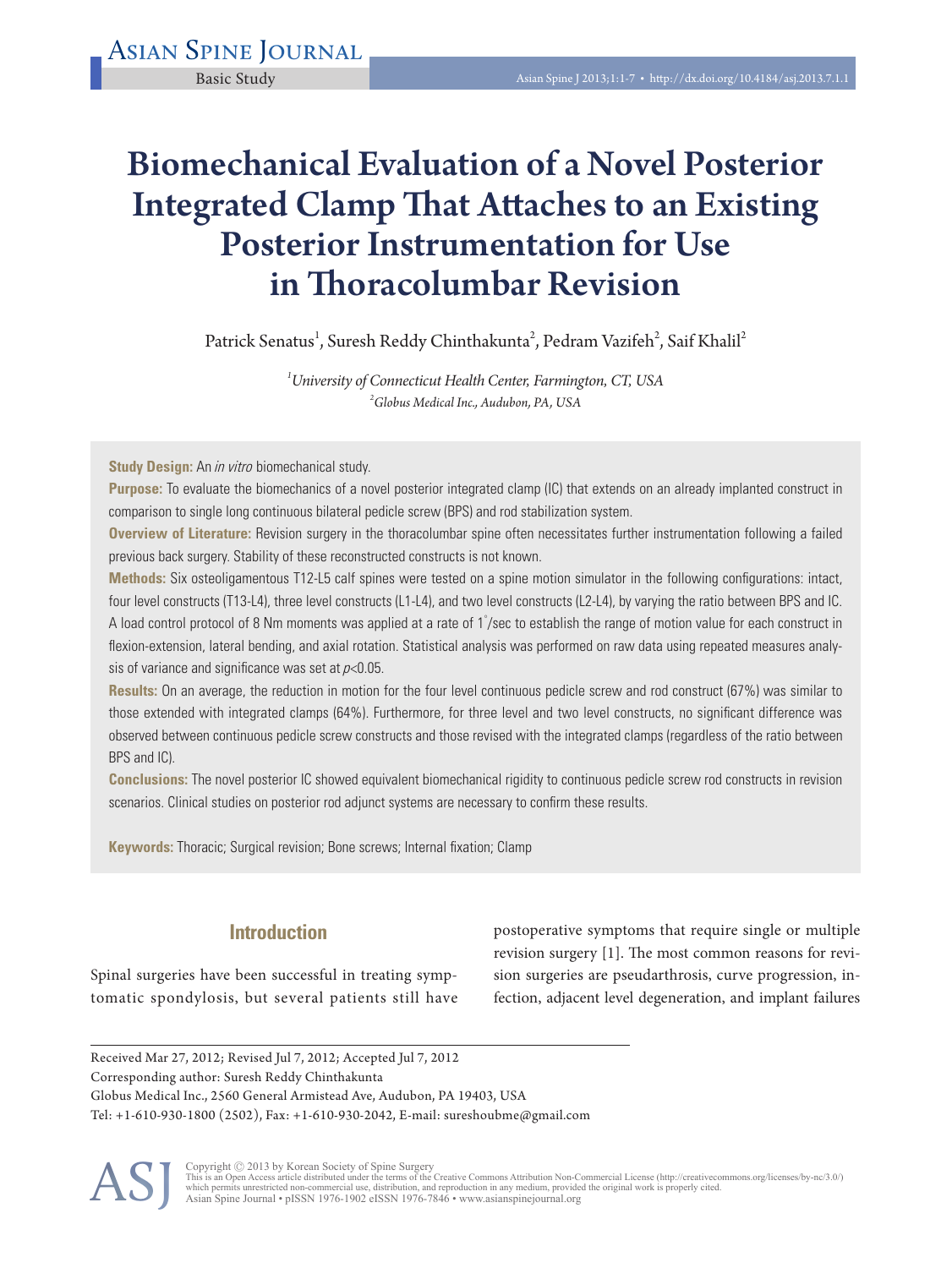[2]. Lumbar spine surgery has been reported to have revision rates as high as 37% [1,3]. It has been reported that within 3 to 5 years, 15% to 20% of patients undergoing fusion for degenerative conditions underwent a revision surgery due to significant back pain [4]. Improved surgical technique and a more careful way of patient selection can reduce the need for revision surgery; however, in many cases, it is not possible to avoid the need for longer posterior instrumentation [1]. More often than not, these revision surgeries require replacing the existing implants, which may increase the number of procedural steps, the length of the surgical incision, and the required operative time leading to further complications [5].

In the event of a revision surgery, the operating surgeon may either perform a complete implant removal or top off an extension system to the existing instrumentation. The latter is more common when treating adjacent instability while the former is usually required in cases of instrumentation failure. In the present study, we evaluated the biomechanics of a novel integrated clamp (IC) (Revere Addition Rescue, Globus Medical Inc., Audubon, PA, USA) extending on to the previously implanted pedicle screw rod construct. The system also includes novel implants used for extending an already implanted rigid pedicle screw rod system. Extension is accomplished by attaching an auxiliary rod to the last link of the previously implanted system with various connectors. Apart from a range of rod-to-rod connectors, the system includes contourable integrated clamps (Rescue, Globus Medical Inc.) (Fig. 1). Their single block design minimizes stress concentration at the rod-connection interface by a gradual radius and is mechanically stronger than a typical parallel connector. These specialized implants allow surgeries to be performed through a smaller incision with the potential for reduced surgical complications, decreased blood loss, and shorter operation time.

Use of novel integrated clamps in conjunction with screw and rod fixation system is of interest to many surgeons because of its ease-of-use and reduced procedural steps. For these advantages to be beneficial, the biomechanical properties of the system should be comparably stable than traditional internal rigid fixation. Hence, to accomplish this purpose, revision surgery was simulated with conventional bilateral pedicle screw (BPS) and the novel IC that extends onto an already implanted construct. In addition, the difference in biomechanical stability, if any, offered by this novel system was compared to a continuous BPS stabilization system by simulating various revision scenarios using a calf spine model (T12-L5).

## **Materials and Methods**

#### **1. Specimen preparation**

A total of six thoracolumbar calf spines (T12-L5, 18-week-old) were used in the present study. Specimens were radiographed in the anterior-posterior and lateral planes to ensure the absence of any major anatomical abnormalities/fractures. The sacrum and L6 were removed in the slaughtering procedure. The spines were dissected by carefully denuding the paravertebral musculature, avoiding disruption of spinal ligaments, joints and disks. Each spine was potted proximally at T12 and distally at L5 in a 3:1 mixture of Bondo auto body filler (Bondo MarHyde Corp, Atlanta, GA, USA) and fiberglass resin (Home-Solution All Purpose Bondo MarHyde).

#### **2. Flexibility testing**

Each spine was fixed to the load frame of a custom-built six degree of freedom spine simulator and a pure moment was applied to the construct through servomotors [6]. The design of the load frame enables unconstrained motion of the spine in response to an applied load. There was no compressive preload applied on the specimen. A load control protocol was used to apply a maximum moment of  $\pm 8$  Nm at a rate of 1°/sec [7,8]. Three infrared light-



**Fig. 1.** Novel Integrated clamps connecting previously implanted bilateral pedicle screw instrumentation preventing the need to remove existing implant. Additional connectors available within the system that wed to a pre-existing longitudinal component.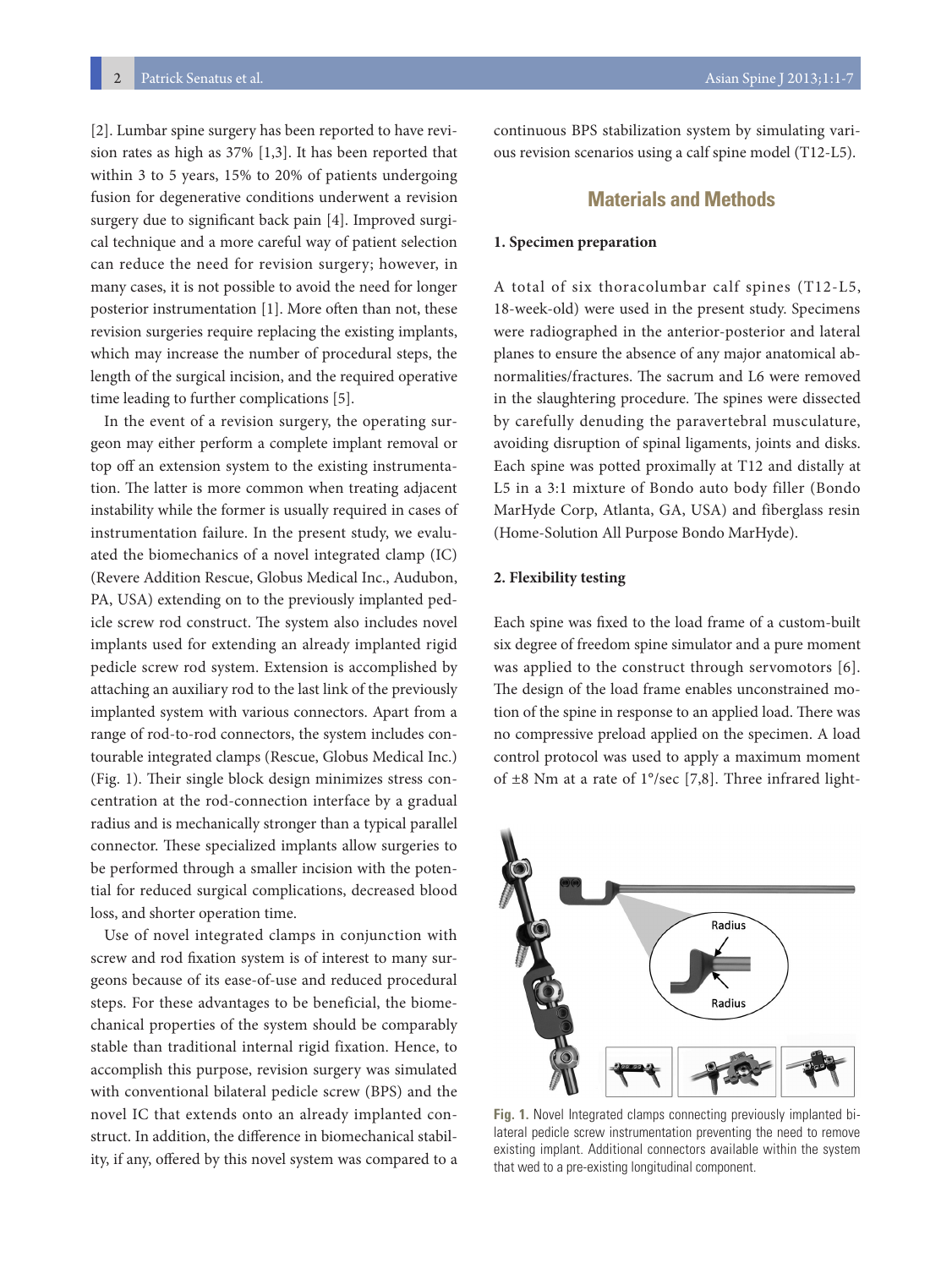# ASIAN SPINE JOURNAL ASIAN SPINE 3

emitting diodes, mounted non-collinearly on a plexiglass plate were rigidly attached to the anterior aspect of each vertebral body T13, L1, L2, L3, and L4 and served as points for motion measurement. Three-dimensional motions were tracked using Optotrak Certus motion analysis system (NDI Inc., Waterloo, ON, Canada). Each of the test constructs were subjected to two load-unload cycles in each of the physiologic planes, thus generating flexionextension (FE), right-left lateral bending (LB), and rightleft axial rotation (AR) load displacement curves. The three dimensional intervertebral rotation was obtained from the motion analysis data files in the form of Euler angles (degrees) about the X, Y, and Z-axes. The  $R_{x}/-R_{x}$  $R_{y}$ /- $R_{y}$  and  $R_{z}$ /- $R_{z}$  denotes FE, AR, and LB range of motion (ROM), respectively.

#### **3. Surgical constructs**

Each spine was initially tested in the intact state. Posterior instrumentation was then performed using BPS and rods using REVERE pedicle screws (Globus Medical Inc.) at T13-L4, L1-L4, and L2-L4 levels. Following posterior instrumentation, IC using Revere Addition Rescue clamps (Globus Medical Inc.) (Fig. 1) were instrumented



**Fig. 2.** Four level surgical constructs. **(A)** Bilateral pedicle screw (BPS) T13-L4, **(B)** BPS L3-L4+integrated clamp (IC) T13-L3, **(C)** BPS L2-L4+IC T13-L2, and **(D)** BPS L1-L4+IC T13-L1.



**Fig. 3.** Three level constructs. **(A)** Bilateral pedicle screw (BPS) L1-L4, **(B)** BPS L3-L4+integrated clamp (IC) L1-L3, (C) BPS L2-L4+IC  $L1-L2$ .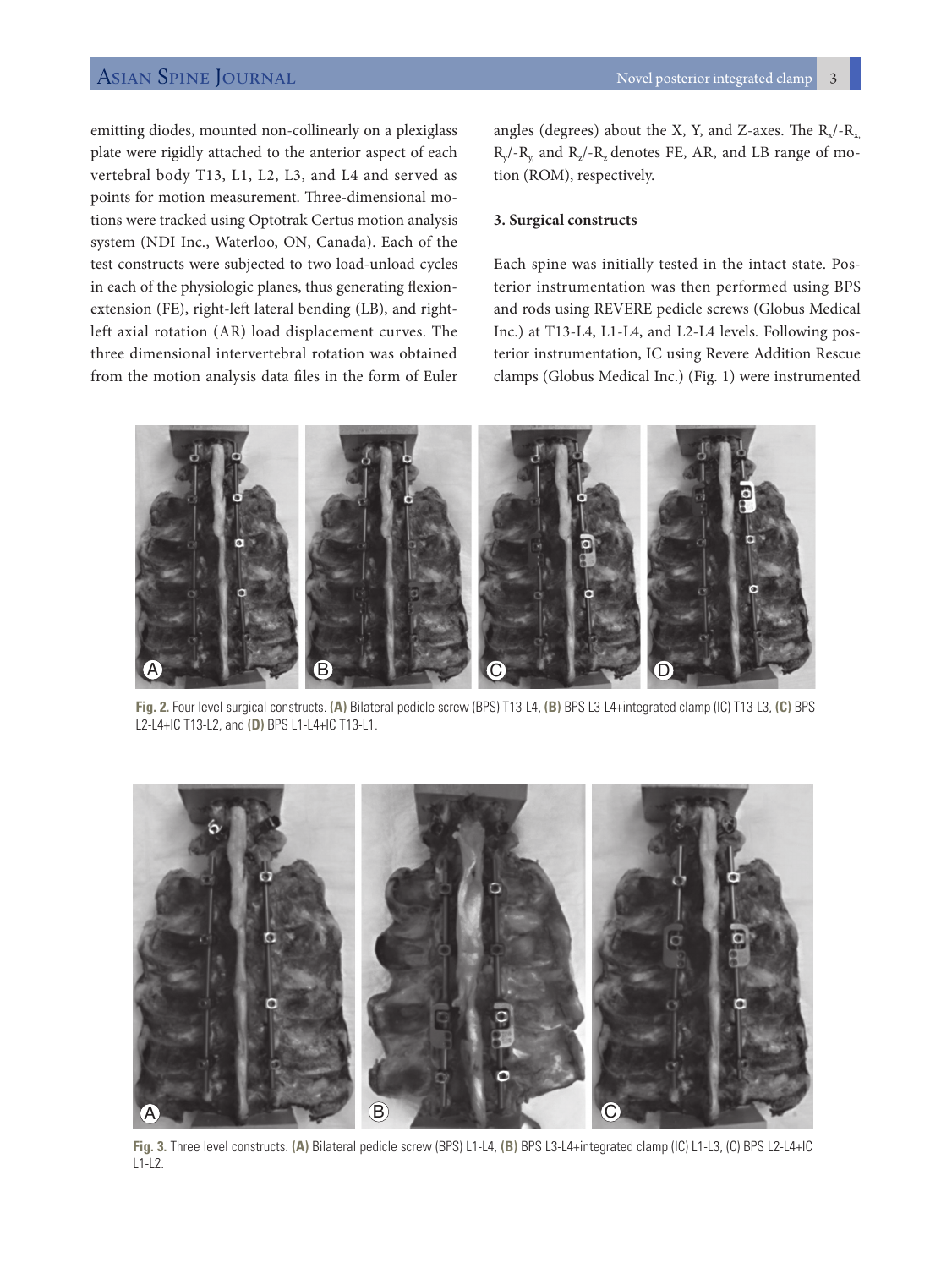| Loading condition | Intact    | <b>BPS T13-L4</b> |          |                     | BPS L3-L4+IC T13-L3 BPS L2-L4+IC T13-L2 BPS L1-L4+IC T13-L1 |
|-------------------|-----------|-------------------|----------|---------------------|-------------------------------------------------------------|
| Flexion-extension | $37 + 6$  | 7+3               | 7+3      | $10+3$              | $9 + 1$                                                     |
| Lateral bending   | $58 + 11$ | $17 + 4$          | $17 + 4$ | $21 + 6$            | $21 + 5$                                                    |
| Axial rotation    | $18+2$    | 10+′              | $9 + 7$  | $11 +$ <sup>1</sup> | $9 + 7$                                                     |

**Table 1.** ROM values (degrees) for different surgical constructs at T13-L4

Values are presented as mean±standard deviation.

ROM, range of motion; BPS, bilateral pedicle screw; IC, integrated clamp.

adjacent to the BPS at T13-L4, L1-L4, and L2-L4 levels as shown in Figs. 2-4, simulating various revision scenarios.

 Surgical constructs included: 1) Intact; 2) Four level constructs (Fig. 2): (1) BPS T13-L4, (2) BPS L3-L4+IC T13-L3 (1:3), (3) BPS L2-L4+IC T13-L2 (2:2), (4) BPS L1-L4+IC T13-L1 (3:1); 3) Three level constructs (Fig. 3): (1) BPS L1-L4, (2) BPS L3-L4+ICL1-L3 (1:2), (3) BPS L2-L4+ICL1-L2 (2:1); 4) Two level constructs (Fig. 4): (1) BPS L2-L4, (2) BPS L3-L4+IC L2-L3 (1:1).

#### **4. Data analysis**

Statistical analysis was performed on raw data using oneway repeated measures analysis of variance followed by Tukey's post-hoc for multiple comparison procedures. Significance was set at *p*<0.05.

## **Results**

The constructs were examined after testing and showed no visible signs of damage, loosening, or breakage. ROM data were normalized to the intact spine (100%) and reported as mean±standard deviation.

#### **1. T13-L4 ROM (four level constructs)**

Comparative ROM values for different surgical constructs are presented in Table 1. ROM for all the instrumented conditions reduced significantly in all loading modes when compared to the intact condition. There was no significant difference between the instrumented constructs for any of the loading conditions. The four level standard screw and rod construct reduced motion by 82%, 71%, and 47% in FE, LB, and AR, respectively, when compared to the intact condition. Significance was achieved in FE and LB. The 1:3 revision construct significantly reduced motion by 81%, 72%, and 51%, in FE, LB, and

AR, respectively. The 2:2 revision construct significantly resulted in 73%, 64% and 42% reduction in FE, LB, and AR, respectively, when compared to the intact condition. Similarly, the 3:1 revision construct significantly reduced motion by 76%, 64%, and 48% in FE, LB, and AR, respectively when compared to the intact condition. ROM tended to increase minimally with 2:2 and 1:3 constructs.

#### **2. L1-L4 ROM (three level constructs)**

Comparative ROM values for the various surgical constructs are presented in Table 2. Mean ROM was significantly reduced in all the constructs and in all loading modes when compared to the intact condition. The continuous rod construct significantly reduced motion by 60%, 49%, and 37% in FE, LB, and AR, respectively, when compared to the intact condition. Furthermore, the 1:2 revision construct reduced motion by 61%, 50%, and 40%, in FE, LB, and AR, respectively, when compared to the intact condition. In a similar fashion, the 2:1 construct significantly reduced motion by 64%, 54%, and 46% in FE, LB, and AR, respectively. No significant dif-



**Fig. 4.** Two level surgical constructs. **(A)** Bilateral pedicle screw (BPS) L2-L4 and **(B)** BPS L3-L4+integrated clamp L2-L3.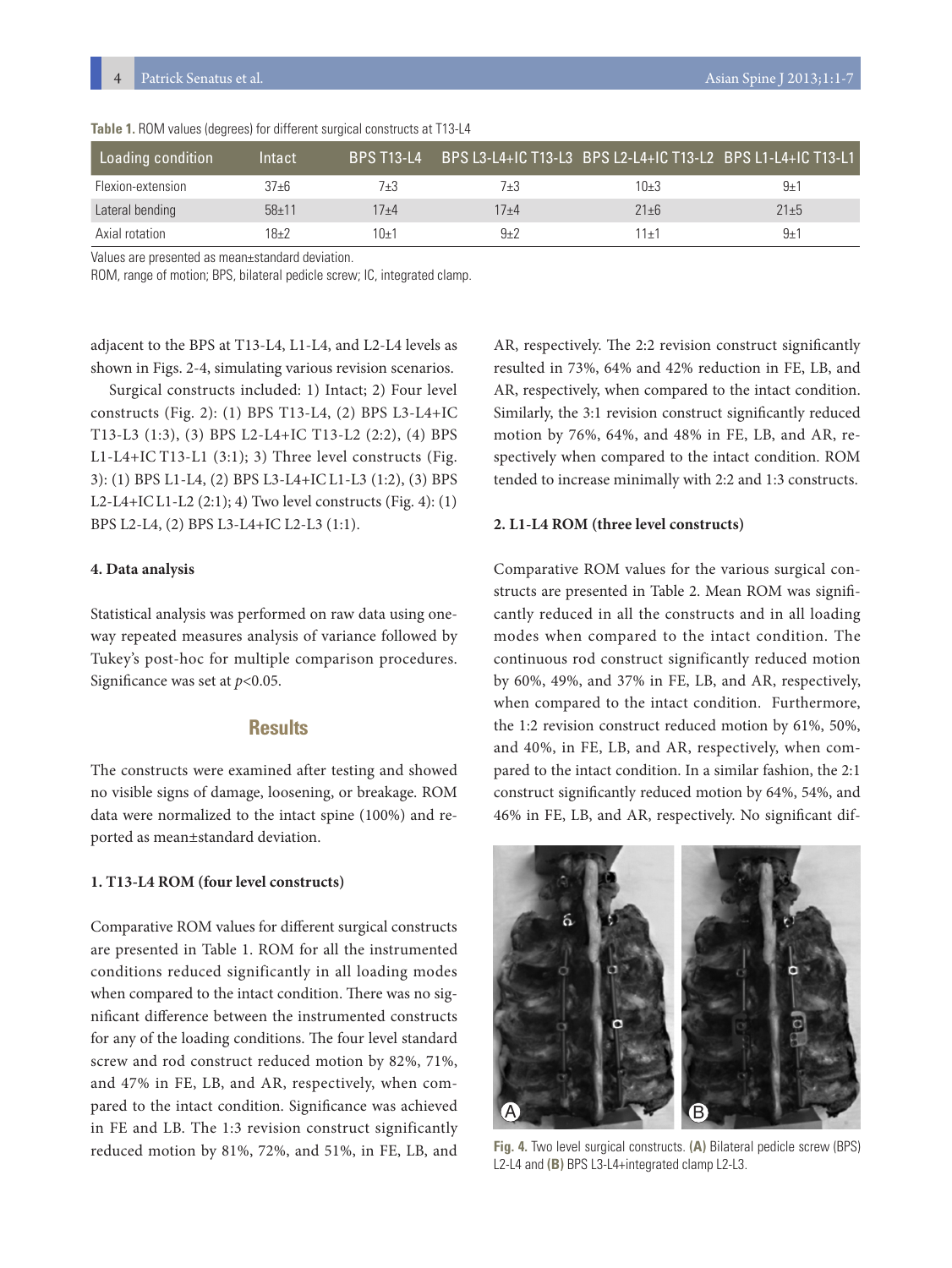**Table 2.** ROM values (degrees) for various surgical constructs at L1-L4

| Loading condition | Intact  | <b>BPS L1-L4</b> |          | ' BPS L2-L4+IC L1-L2 ا |
|-------------------|---------|------------------|----------|------------------------|
| Flexion-extension | 32+6    | 13+2             | 12+2     | 12+2                   |
| Lateral bending   | $50+11$ | $26 + 5$         | $25 + 5$ | $23+4$                 |
| Axial rotation    | 16+2    | 10±1             | 10±1     | $9+2$                  |

Values are presented as mean±standard deviation.

ROM, range of motion; BPS, bilateral pedicle screw; IC, integrated clamp.

#### **Table 3.** ROM values (degrees) for tested surgical constructs at L2-L4

| Loading condition | Intact   | <b>BPS L2-L4</b> | BPS L3-L4+IC L2-L3 |
|-------------------|----------|------------------|--------------------|
| Flexion-extension | $27 + 5$ | $16+1$           | $15+2$             |
| Lateral bending   | $43+9$   | $28 \pm 3$       | $28 \pm 3$         |
| Axial rotation    | $14 + 1$ | $10+1$           | $10+2$             |

Values are presented as mean±standard deviation.

ROM, range of motion; BPS, bilateral pedicle screw; IC, integrated clamp.

ference in mean ROM was observed between the instrumented constructs for any of the loading conditions.

#### **2. L2-L4 ROM (two level constructs)**

Comparative mean ROM values for the tested surgical constructs are shown in Table 3. Upon comparison with the intact condition, mean ROM for all the instrumented conditions reduced significantly in FE, LB, and AR. There was no significant difference between the instrumented constructs in none of the loading conditions. The unrevised construct reduced motion significantly by 42%, 36%, and 27% in FE, LB, and AR, respectively. The 1:1 revision constructs reduced motion in a similar fashion.

## **Discussion**

Reoperations requiring implant removal are not very exceptional. Implants are removed, although occasionally, following instrumented posterior spinal fusion due to late operative site pain and failed back surgery amongst several other factors [5]. In a retrospective case series of 185 patients, Asher et al. [9] reported an 8% reoperation rate for late operative site pain. In another retrospective study conducted by Gillet [10], 20% of 78 patients followed for a minimum of 5 years required a secondary operation for extension of the fusion. Most of the lumbar revision surgeries involve replacing the existing implants, which may increase the number of procedural steps, the size of the surgical incision, and the operative time, possibly leading to further complications. In a retrospective cohort study consisting of 24,882 patients, Martin et al. [11] reported that 60% of reoperations following fusion were associated with either device complications or pseudoarthrosis. Deckey et al. [12] reported that patients with complete removal of the implant experienced increasing pain or collapse and Rathjen et al. [5] demonstrated that patients with solid fusion may have progressive spinal deformity following implant removal. These complications are, however, dependent on surgical treatment and instrumentation, which varies greatly depending upon the condition of the patient, the procedure originally performed, and the nature of the failure. The novel IC discussed in this paper was designed to minimize some of the complications of revision surgeries by simplifying the extension of existing constructs. However, the stability of such a system upon comparison with traditional BPS stabilization system is not known. Hence, this study was designed to test the biomechanical aspects (ROM) of the IC.

In the present study, three revision scenarios involving two, three, and four levels were simulated. First scenario compared the continuous BPS system (simulating a complete removal of the implant) to three fixations (1:3, 2:2, 3:1) with the IC as an add-on (simulating the revision scenarios). The next two revision scenarios were reproduced at two and three levels. The results of the study demonstrate that all the instrumented (four, three and two level) constructs significantly reduced the ROM of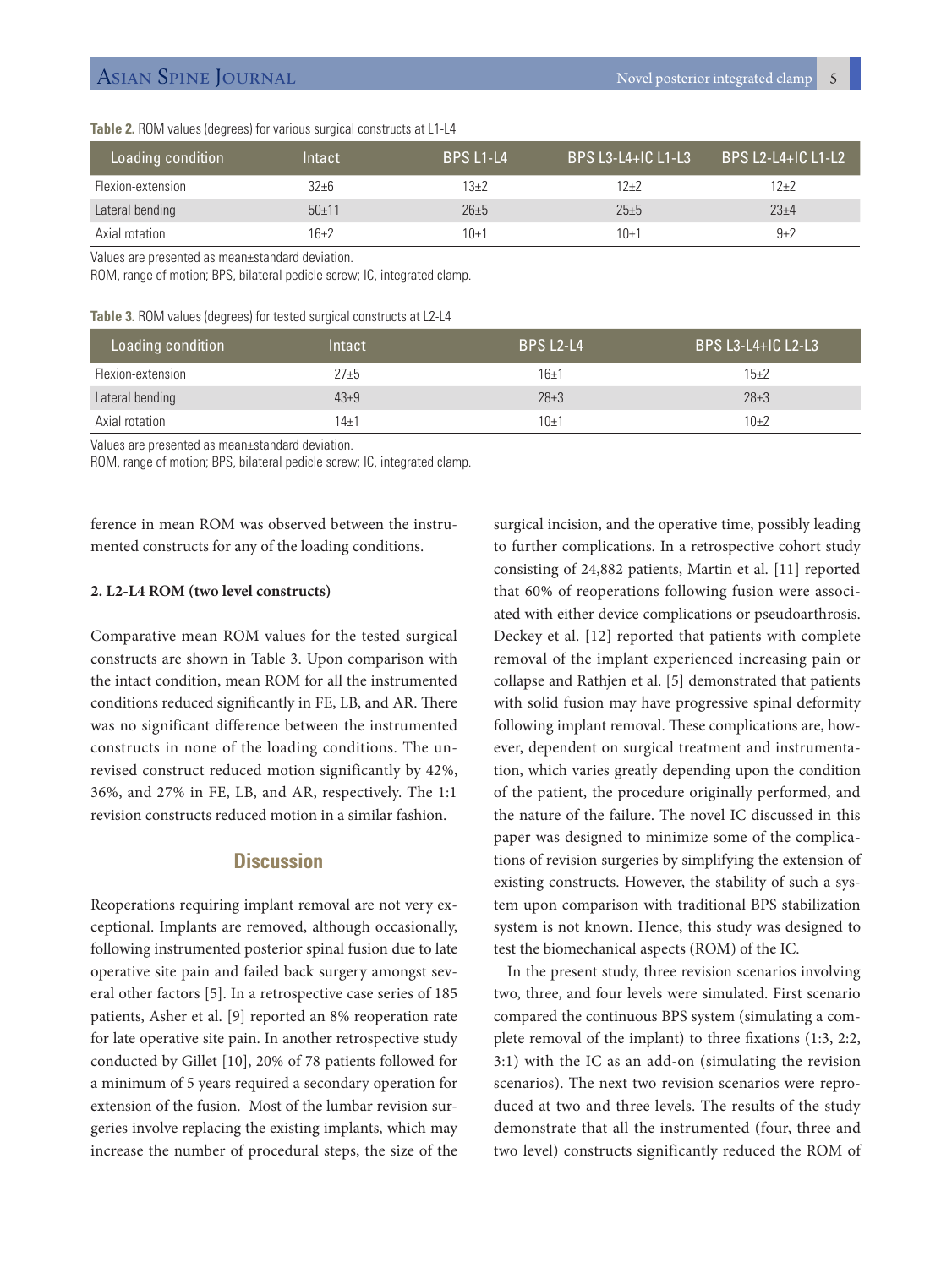6 Patrick Senatus et al. Asian Spine J 2013;1:1-7

the spine when compared to the intact spine in all the loading modes. The results of this study also show that connecting rods, with up to a 3:1 ratio of extensional rods to rigid rods, provided equivalent biomechanical stability to a one piece rigid construct i.e., irrespective of the ratio of extensional rods to rigid rods the stability provided by the revised constructs was comparable to the continuous BPS system. The strength of the IC was in the radius (Fig. 1), the critical junction where the rod meets the clamp, which was mechanically stronger and lacked the stresses of a typical parallel connector. Therefore, it is proposed that adding an IC to an already existing instrumentation, where feasible, will not affect the stability of the system. This is especially useful when fusing the level above or below a previous fusion due to new radiculopathy or myelopathy in which decompression and extension of the earlier fusion is required. In such cases, instead of removing the complete fixation, the surgeon may add the IC adjacent to the existing posterior instrumentation, thereby minimizing the surgery time and amount of exposure. Thus, the novel IC discussed in this paper may be used as an extension stabilization system in revision scenarios to minimize complications associated with revision spine surgeries.

This study was carried out using calf spines. Previous biomechanical and anatomical studies have demonstrated similarities between calf and human lumbar spines with regard to physical and mechanical properties, establishing suitability as substitutes for human spines for *in vitro* studies [13-15]. In addition, it has previously been shown that the use of calf spines as models for human spines in the testing of implant stability is especially suitable if the parameter of primary interest is ROM [14,15].

Often times in the thoracic region, pedicle screws are very close together and there may not be enough space for the application of novel IC. For such scenarios, additional connectors within the system (Fig. 1) can be used. These connectors avoid removal of proximal pedicle screws inevitable in certain revision cases. Such additional features of the system allow surgeries to be performed through a smaller incision with the potential for reduced surgical complications, blood loss, and operation time. The stability offered by these additional connectors was not evaluated in this study, and the study is limited in this regard. Furthermore, it would have been interesting to see the potential stress failure points of this novel IC using a finite element analysis. Perhaps in a future study

this aspect will be investigated.

# **Conclusions**

The use of novel IC adjacent to existing posterior instrumentation may be valuable to surgeons for a number of practical reasons, the most obvious being potentially reduced surgical time, and reduced invasiveness. This extending system placed adjacent to conventional BPS and rod system demonstrated equivalent biomechanical rigidity when compared to single long screw and rod construct. Clinical studies are required to confirm these findings.

## **Conflict of interest**

No potential conflict of interest relevant to this article was reported.

## **Acknowledgments**

The authors acknowledge funding for this project paid for by Globus Medical Inc. and was conducted using the machines and other equipment within their research department. Funding was provided in terms of research engineer salaries and was not directed to emphasized areas such as data analysis, manuscript writing, or specific avenues. The authors would like to thank Aditya Muzumdar for his assistance during testing.

### **References**

- 1. Eichholz KM, Ryken TC. Complications of revision spinal surgery. Neurosurg Focus 2003;15:E1.
- 2. Pichelmann MA, Lenke LG, Bridwell KH, Good CR, O'Leary PT, Sides BA. Revision rates following primary adult spinal deformity surgery: six hundred forty-three consecutive patients followed-up to twenty-two years postoperative. Spine (Phila Pa 1976) 2010;35:219-26.
- 3. Frymoyer JW, Matteri RE, Hanley EN, Kuhlmann D, Howe J. Failed lumbar disc surgery requiring second operation. A long-term follow-up study. Spine (Phila Pa 1976) 1978;3:7-11.
- 4. Diwan AD, Parvartaneni H, Cammisa F. Failed degenerative lumbar spine surgery. Orthop Clin North Am 2003;34:309-24.